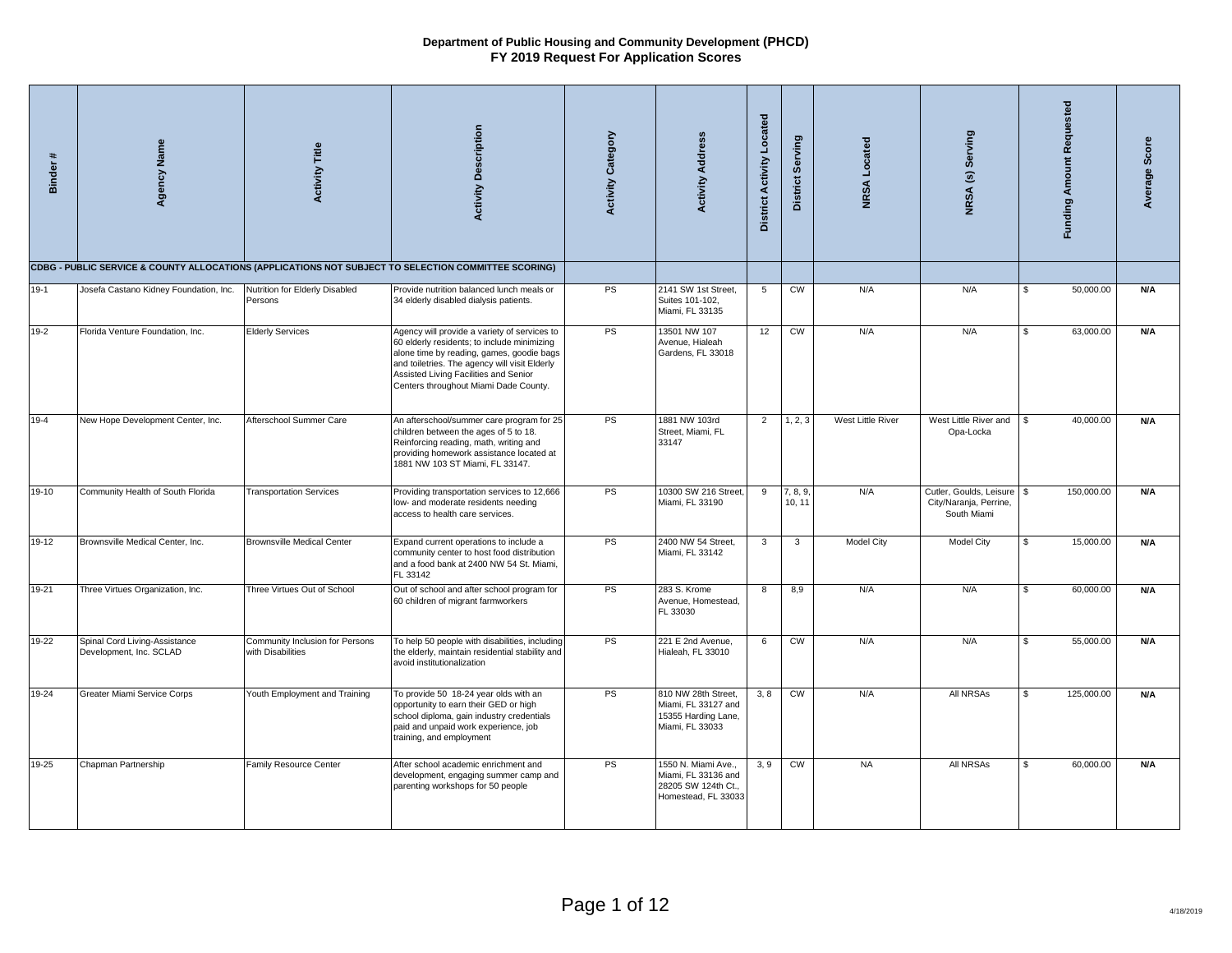| $\ddot{\phantom{1}}$<br><b>Binder</b> | Agency Name                                                                       | <b>Activity Title</b>                                             | <b>Activity Description</b>                                                                                                                                                                                    | <b>Activity Category</b> | <b>Activity Address</b>                                   | <b>District Activity Located</b> | District Serving | NRSA Located      | NRSA (s) Serving                                                         | <b>Funding Amount Requested</b> | Average Score |
|---------------------------------------|-----------------------------------------------------------------------------------|-------------------------------------------------------------------|----------------------------------------------------------------------------------------------------------------------------------------------------------------------------------------------------------------|--------------------------|-----------------------------------------------------------|----------------------------------|------------------|-------------------|--------------------------------------------------------------------------|---------------------------------|---------------|
| 19-33                                 | The Optimist Foundation of Greater<br>Goulds, FL Inc.                             | After School Program                                              | Crime prevention/intervention program for<br>120 at risk youth ages 4 to 18                                                                                                                                    | PS                       | 21805 SW 114<br>Avenue, Goulds, FL<br>33170 - Goulds Park | 9                                | 8, 9             | Goulds            | Cutler, Goulds, Leisure<br>City/Naranja, Perrine                         | 59,998.00<br>- \$               | N/A           |
| 19-39                                 | Helping Hands Youth Center, Inc.                                                  | Helping Hands Youth Educational &<br><b>Recreational Services</b> | Provide after school programs and<br>recreational activities for 125 clients.                                                                                                                                  | PS                       | 6304 NW 14th<br>Avenue, Miami, FL<br>33147                | $\mathbf{3}$                     | 2, 3             | Model City        | <b>Model City</b>                                                        | 300,000.00<br>\$                | N/A           |
| 19-44                                 | Latinos United in Action Center, Inc.                                             | Allapattah Children Empowerment<br>Strategies (A.C.E.S.)          | An positive educational youth development<br>after school program for 60 students 11 to<br>14 years old attending Middle schools in<br>Allapattah, Melrose, Model City, Liberty City<br>or nearby communities. | PS                       | 3323 NW 17th<br>Avenue, Miami, FL<br>33142                | 3                                | 2, 3             | N/A               | Model City                                                               | 80,000.00<br>\$                 | N/A           |
| 19-45                                 | Curley's House of Style, Inc.                                                     | Elderly Meals Program                                             | To provide increased bulk meals for 100<br>elderly clients in the community.                                                                                                                                   | PS                       | 6025 NW 6th Court,<br>Miami, FL 33127                     | $\mathbf{3}$                     | cw               | N/A               | Biscayne North, Model \$<br>City, Opa-Locka, West<br><b>Little River</b> | 100,000.00                      | N/A           |
| 19-46                                 | Hosanna Community Foundation, Inc.                                                | Remediation Services for Elderly<br>and Low Income Homeowners     | Assist 50 elderly homeowners in danger of<br>losing their home due to adverse code<br>enforcement actions.                                                                                                     | PS                       | 2171 NW 56th Street,<br>Miami, FL 33142                   | $\mathbf{3}$                     | 2, 3             | <b>Model City</b> | <b>Model City</b>                                                        | 125,000.00<br>\$                | N/A           |
| 19-50                                 | Assistance to the Elderly, Inc.                                                   | Transportation Services - Special<br>Needs                        | Offer free transportation service to 65 low-<br>income older adults with special needs.                                                                                                                        | PS                       | 5617 NW 7 Street,<br>Miami, FL 33126                      | 6                                | 2, 6, 7<br>8     | N/A               | Model City, Perrine,<br>South Miami, West Little<br>River                | 10,000.00<br>\$                 | N/A           |
| 19-59                                 | Urgent, Inc.                                                                      | Youth Empowerment Program                                         | After school and summer camp service for<br>45 youth.                                                                                                                                                          | <b>PS</b>                | 23555 SW 112th<br>Avenue, Homestead,<br>FL 33032          | 8                                | 8                | N/A               | Goulds                                                                   | 75,000.00<br>\$                 | N/A           |
| 19-60                                 | Camillus House, Inc.                                                              | Camillus House Day Center                                         | Case management and basic needs<br>services for the on-street homelessness in<br>Miami-Dade. Clients = 6,000                                                                                                   | PS                       | 1603 NW 7th Avenue,<br>Miami, FL 33136                    | 3                                | <b>CW</b>        | N/A               | N/A                                                                      | \$<br>44,568.00                 | N/A           |
| 19-63                                 | Goulds Coalition of Ministers and Lay<br>People Inc.                              | Service To Low Mod Residents                                      | Service to low to moderate income<br>residents with case management,<br>parenting, family counseling, and job<br>readiness skills. Clients = 55                                                                | PS                       | 11500 SW 220 Street,<br>Goulds, FL 33170                  | 9                                | 8, 9             | Goulds            | Goulds                                                                   | 20,000.00<br>\$                 | N/A           |
| 19-65                                 | Miami Bridge Youth and Family Services, Shelter and Community Recreationa<br>Inc. | Health and Wellness Program                                       | Services consist of a recreational/health<br>and wellness program for at-risk youth, low-<br>income runaways, homeless, troubled and<br>truant youth. Clients = 240                                            | <b>PS</b>                | 2810 NW South River<br>Drive, Miami, FL<br>33125          | $5\overline{5}$                  | $\mathsf{cw}$    | N/A               | N/A                                                                      | 40,000.00<br>\$                 | N/A           |
| 19-78                                 | A Leap of Faith Foundation                                                        | Dying to Live                                                     | Positive people doing positive things. This<br>project is for low income housing people<br>with an opportunity to have talents<br>showcased through arts and theater<br>programs.                              | PS                       | 4055 NW 17th<br>Avenue, Miami, FL<br>33142                | $\mathbf{3}$                     | 2, 3, 4<br>9     | <b>Model City</b> | <b>Model City</b>                                                        | 157,950.00<br>\$                | N/A           |
| 19-89                                 | Women Over the Road                                                               | Reyna's Transportation                                            | This application deemed non-<br>responsive.                                                                                                                                                                    | PS                       |                                                           | $\sim$                           |                  |                   |                                                                          | 175,000.00<br>\$                |               |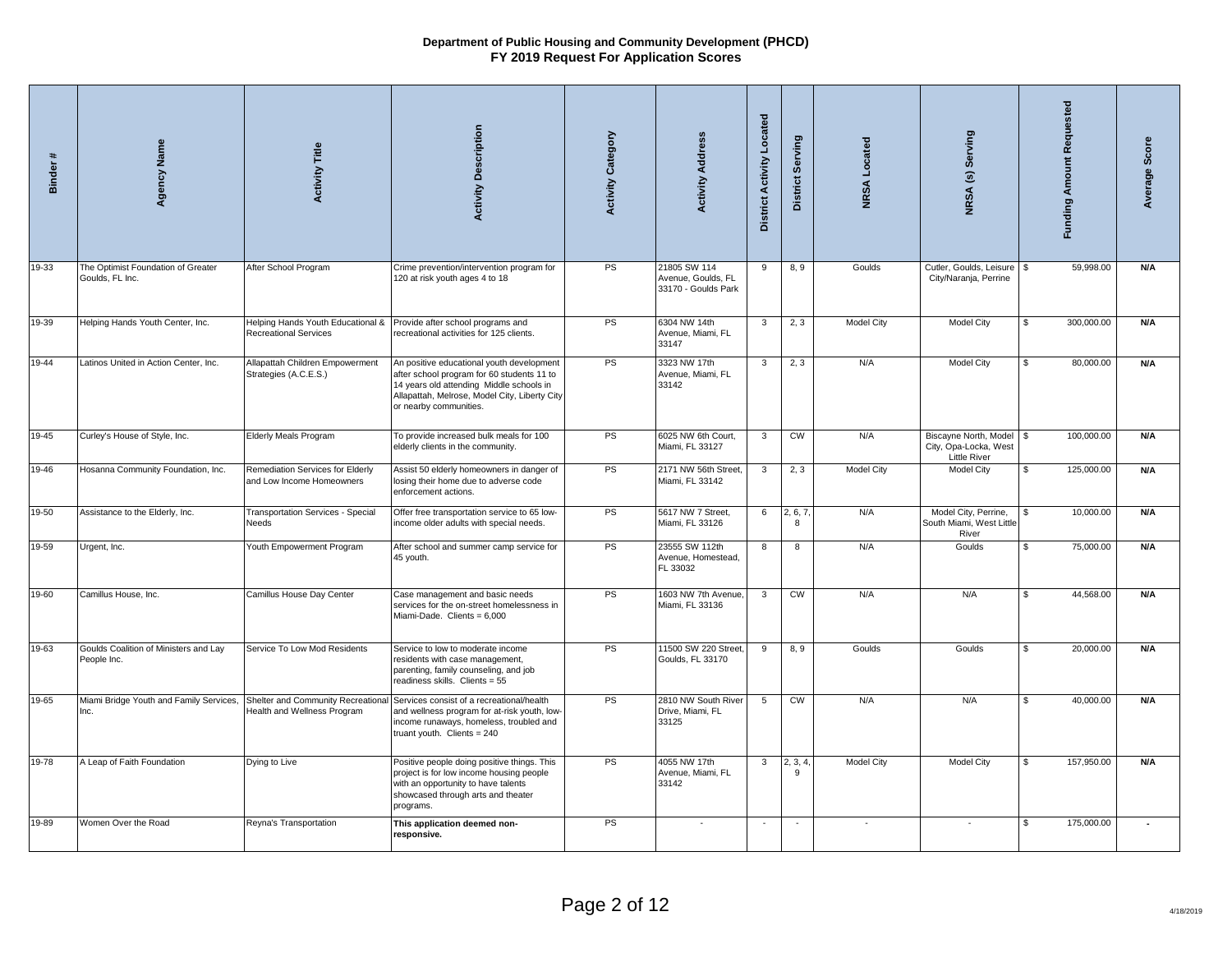| #<br>Binder | Name<br>Agency                         | <b>Activity Title</b>               | ption<br>Ă<br>Activity                                                                                                                                                                                                                                                                                                                                                                                                                             | <b>Activity Category</b> | <b>Activity Address</b>                                                                                                       | Located<br>Activity<br>District | Serving<br><b>District</b> | <b>NRSA</b> Located | ving<br>Ŏ.<br>$\widehat{\mathbf{s}}$<br><b>NRSA</b>                                                                                 | Requested<br><b>Funding Amount</b> | Score<br>Average |
|-------------|----------------------------------------|-------------------------------------|----------------------------------------------------------------------------------------------------------------------------------------------------------------------------------------------------------------------------------------------------------------------------------------------------------------------------------------------------------------------------------------------------------------------------------------------------|--------------------------|-------------------------------------------------------------------------------------------------------------------------------|---------------------------------|----------------------------|---------------------|-------------------------------------------------------------------------------------------------------------------------------------|------------------------------------|------------------|
| 19-90       | Florida Film House International, Inc. | 1st Take Youth Film Program         | 1st Take is a quarterly film camp dedicated<br>to teaching 50 underprivileged youth to<br>utilize the filmmaking process to develop<br>career and life skills to succeed.                                                                                                                                                                                                                                                                          | PS                       | 1074 NW 3rd Avenue.<br>Miami, FL 33136                                                                                        | $\mathbf{3}$                    | CW                         | N/A                 | Biscayne North, Cutler,<br>Goulds, Leisure<br>City/Naranja, Model<br>City, Opa-Locka,<br>Perrine, South Miami,<br>West Little River | 40,000.00<br>\$                    | N/A              |
| 19-91       | Another Chance Making a Difference     | Dance                               | Applicant is seeking funding to provide a<br>youth intervention program for student ages<br>12-18. Services include outreach,<br>mentoring, coaching and life skills.                                                                                                                                                                                                                                                                              | PS                       | 6100 SW 62nd Street.<br>Miami, FL 33143 --<br>Miami Non-Stop<br>Dance, Inc.                                                   | $\overline{7}$                  | $\overline{7}$             | N/A                 | N/A                                                                                                                                 | 180,000.00<br>\$.                  | N/A              |
| 19-92       | The Elkia Foundation, Inc.             | <b>Brownsville Community Center</b> | Application is for services at a new<br>Brownsville Community Center and will<br>serve the community of Model City,<br>specially Brownsville. Services are<br>targeted to adults, youth and seniors which<br>will include financial literacy, vocational<br>training, foreign language, mentorship,<br>travel abroad, entrepreneurship,<br>neighborhood outreach, green house, and<br>a farmers market. The center will service<br>10,000 clients. | <b>PS</b>                | P.O. Box 600714,<br>Miami, FL 33160<br>Application does not<br>provide a physical<br>address. Brownsville,<br>Miami, FL 33142 | $\mathbf{3}$                    | $\mathbf{1}$               | <b>Model City</b>   | <b>Model City</b>                                                                                                                   | \$<br>500.000.00                   | <b>N/A</b>       |
|             |                                        |                                     | CDBG - PUBLIC SERVICE & COUNTY ALLOCATIONS (APPLICATIONS NOT SUBJECT TO SELECTION COMMITTEE SCORING) SUB-TOTAL: S                                                                                                                                                                                                                                                                                                                                  |                          |                                                                                                                               |                                 |                            |                     |                                                                                                                                     | 2,525,516.00                       |                  |

|       | CDBG - PUBLIC SERVICE TECHNICIAL ASSISTANCE (PS-TA)                |                                                              |                                                                                                                                                                                                                                                                                                             |       |                                                                |    |           |            |                                                                                                                                     |           |       |
|-------|--------------------------------------------------------------------|--------------------------------------------------------------|-------------------------------------------------------------------------------------------------------------------------------------------------------------------------------------------------------------------------------------------------------------------------------------------------------------|-------|----------------------------------------------------------------|----|-----------|------------|-------------------------------------------------------------------------------------------------------------------------------------|-----------|-------|
| 19-55 | Hispanic Business Initiative Fund of<br>Florida, Inc. DBA Prospera | Public Service - Technical<br>Assistance to Small Businesses | Technical assistance to 170 small business<br>owners including training, one-on-one<br>consulting and grants.                                                                                                                                                                                               | PS-TA | 2305 NW 107<br>Avenue, Suite 1M17,<br>Miami, FL 33172          | 12 | <b>CW</b> | N/A        | Cutler, Model City, Opa- \$<br>Locka, South Miami,<br>West Little River                                                             | 90,000.00 | 132   |
| 19-43 | Partners for Self Employment, Inc.                                 | <b>Entrepreneurial Institute</b>                             | Technical Assistance to 65 small<br>businesses in Miami-Dade County.                                                                                                                                                                                                                                        | PS-TA | 3000 Biscayne Blvd,<br>Suite 215, Miami, FL<br>33137           |    | <b>CW</b> | N/A        | Model City, Opa-Locka                                                                                                               | 90,000.00 | 125   |
| 19-74 | Miami Dade Chamber of Commerce, Inc.                               | Technical Assistance to Small<br><b>Businesses</b>           | Offer technical assistance to businesses.<br>Most of the services will be in the form of<br>workshops and one-on-one consulting,<br>partnering with various entities such as<br>Miami-Dade County Public Schools, Miami-<br>Dade County Small Business Department,<br>and other organizations. Clients = 36 | PS-TA | 100 South Biscayne<br>Boulevard, Suite 300,<br>Miami, FL 33131 |    | , 2, 3    | N/A        | Biscayne North, Model<br>City, Opa-Locka                                                                                            | 80,000.00 | 118.2 |
| 19-58 | Neighbors and Neighbors Association,<br>nc.                        | Technical Assistance to Businesses                           | Provide technical assistance to 100<br>businesses Countywide.                                                                                                                                                                                                                                               | PS-TA | 5120 NW 24th<br>Avenue, Miami, FL<br>33142                     |    | <b>CW</b> | Model City | Biscayne North, Cutler,<br>Goulds, Leisure<br>City/Naranja, Model<br>City, Opa-Locka,<br>Perrine, South Miami,<br>West Little River | 80,000.00 | 116   |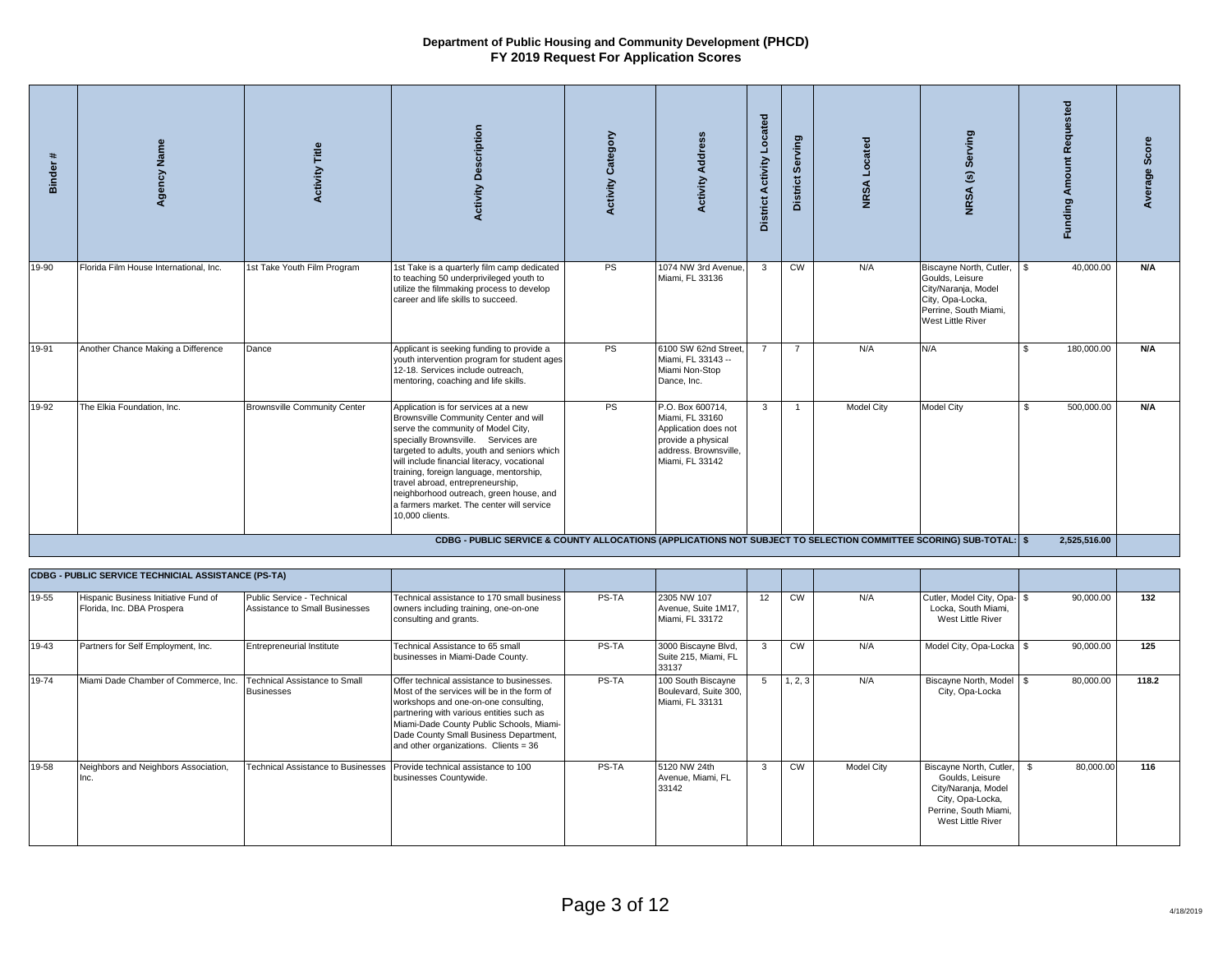| #<br><b>Binder</b> | Ž<br>Agency                                                           | Title<br>Activity                                  | ption<br>◠<br>$\frac{1}{2}$<br>ã                                      | Category<br><b>Activity</b> | <b>Ro</b><br><b>Activity</b>                                 | Located<br>Activity<br><b>District</b> | Serving<br><b>District</b> | <b>NRSA</b> Located | ē<br><b>NRSA</b>             |    | ᇾ<br>э<br>ਠ<br>Ę<br>Funding | core<br>Ŏ,<br>Average |
|--------------------|-----------------------------------------------------------------------|----------------------------------------------------|-----------------------------------------------------------------------|-----------------------------|--------------------------------------------------------------|----------------------------------------|----------------------------|---------------------|------------------------------|----|-----------------------------|-----------------------|
| $19-6$             | S. FL Puerto Rican Chamber of<br>Commerce                             | Economic Development / Technical<br>Assistance     | Provide business technical assistance to 36<br>L/M business.          | PS-TA                       | 3550 Biscayne Blvd.,<br>Suite 306, Miami, FL<br>33137        | $\mathbf{3}$                           | $\overline{\text{cw}}$     | N/A                 | West Little River            | \$ | 92,911.00                   | 115.2                 |
| $19 - 19$          | Black Economic Development Coalition,<br>Inc. DBA Tools for Change    | Technical Assistance to Small<br><b>Businesses</b> | Provide Technical Assistance to 11 small<br>businesses.               | PS-TA                       | 5120 NW 24th<br>Avenue, Miami, FL<br>33142                   | 3                                      | $\overline{\text{cw}}$     | <b>Model City</b>   | <b>Model City</b>            | \$ | 90,000.00                   | 114.8                 |
| $19-9$             | Branches, Inc.                                                        | Assets Miami                                       | Technical Assistance to 105 small<br>businesses.                      | PS-TA                       | 11500 NW 12th<br>Avenue, Miami, FL<br>33168                  | 2                                      | <b>CW</b>                  | West Little River   | West Little River            | \$ | 90,000.00                   | 114.6                 |
| $19 - 7$           | Dynamic Community Development<br>Corporation                          | <b>Technical Assistance Program</b>                | Provide business technical assistance to 36<br>low/medium businesses. | PS-TA                       | 3550 Biscayne Blvd.,<br>Suite 304, Miami, FL<br>33137        | $\mathbf{3}$                           | $\overline{\text{cw}}$     | N/A                 | Opa-Locka, Biscayne<br>North | \$ | 87,630.00                   | 114.2                 |
| 19-17              | 79th Street Corridor Neighborhood<br>Initiative, Inc.                 | Technical Assistance to Businesses                 | Technical assistance to 10 businesses.                                | PS-TA                       | 7900 NW 27 Avenue.<br>Suite 236, Miami, FL<br>33147          | $\overline{2}$                         | 2                          | West Little River   | West Little River            | \$ | 123,242.50                  | 104.2                 |
| 19-70              | Community Fund of North Miami Dade,<br>Inc.                           | Technical Assistance to Small<br><b>Businesses</b> | Provide technical assistance to 75 micro<br>and small businesses.     | PS-TA                       | 490 Opa-Locka<br>Boulevard, Suite 20,<br>Opa-Locka, FL 33054 |                                        | 1, 2, 3                    | Opa-Locka           | Opa-Locka                    | \$ | 75,000.00                   | 93.8                  |
|                    | CDBG - PUBLIC SERVICE TECHNICIAL ASSISTANCE (PS-TA) SUB-TOTAL:<br>- S |                                                    |                                                                       |                             |                                                              |                                        |                            |                     |                              |    |                             |                       |

|                                                                  | CDBG - ECONOMIC DEVELOPMENT (MICROENTERPRISE LENDING)                    |                                                                   |                                                                                                                                                                                                                                      |     |                                                                |    |           |            |                                                                      |     |            |              |
|------------------------------------------------------------------|--------------------------------------------------------------------------|-------------------------------------------------------------------|--------------------------------------------------------------------------------------------------------------------------------------------------------------------------------------------------------------------------------------|-----|----------------------------------------------------------------|----|-----------|------------|----------------------------------------------------------------------|-----|------------|--------------|
| 19-54                                                            | Hispanic Business Initiative Fund of<br>Florida, Inc. DBA Prospera       | Economic Development - Micro<br>Enterprise Lending                | Job creation, micro-lending and technical<br>assistance to small business owners.<br>including training, one-on-one. Jobs = 6                                                                                                        | ED  | 2305 NW 107<br>Avenue, Suite 1M17,<br>Miami, FL 33172          | 12 | CW        | N/A        | Cutler, Model City, Opa-<br>Locka, South Miami,<br>West Little River | -S  | 200,000.00 | 131.4        |
| 19-42                                                            | Partners for Self Employment, Inc.                                       | Micro Loans & Technical Assistance<br>to Small Businesses Program | Micro Loans to low income businesses in<br>Miami-Dade County. Jobs = 10                                                                                                                                                              | ED. | 3000 Biscayne Blvd,<br>Suite 215, Miami, FL<br>33137           |    | <b>CW</b> | N/A        | Model City, Opa-Locka                                                |     | 350,000.00 | 125          |
| 19-18                                                            | <b>Black Economic Development Coalition</b><br>Inc. DBA Tools for Change | Micro Enterprise Program-2019                                     | Micro-enterprise program. Jobs = 10                                                                                                                                                                                                  | ED  | 5120 NW 24th<br>Avenue, Miami, FL<br>33142                     |    | CW        | Model City | Model City                                                           |     | 350.118.00 | 114.2        |
| 19-73                                                            | Miami Dade Chamber of Commerce, Inc.                                     | Micro Enterprise Lending to<br><b>Businesses</b>                  | The chamber will offer below market rate<br>and unsecured short term loans to small<br>businesses located in targeted areas to<br>foster economic development and to help<br>build capacity to increase the workforce.<br>$Jobs = 9$ | ED  | 100 South Biscayne<br>Boulevard, Suite 300,<br>Miami, FL 33131 |    | 1, 2, 3   | N/A        | Biscayne North, Model<br>City, Opa-Locka                             | \$. | 300,000.00 | 110.6        |
| 19-20                                                            | OUR Micro-Lending, LLC                                                   | Micro Lending Program                                             | Microloans up to \$35,000 to lower to<br>moderate income entrepreneurs. Jobs = $6$                                                                                                                                                   | ED  | 3191 Coral Way, Ste.<br>109. Miami. FL 33145                   |    | <b>CW</b> | <b>NA</b>  | All NRSAs                                                            |     | 200,000.00 | 106          |
| 19-71                                                            | Community Fund of North Miami-Dade,                                      | to Small Businesses                                               | Micro Loans & Technical Assistance Provide small business-micro loans to<br>minority entrepreneurs to create jobs for<br>low-mod income. Jobs = 10                                                                                   | ED. | 490 Opa-Locka<br>Boulevard, Suite 20.<br>Opa-Locka, FL 33054   |    | 1, 2, 3   | Opa-Locka  | Opa-Locka                                                            |     | 350,000.00 | 85           |
| CDBG - ECONOMIC DEVELOPMENT (MICROENTERPRISE LENDING) SUB-TOTAL: |                                                                          |                                                                   |                                                                                                                                                                                                                                      |     |                                                                |    |           |            |                                                                      |     |            | 1,750,118.00 |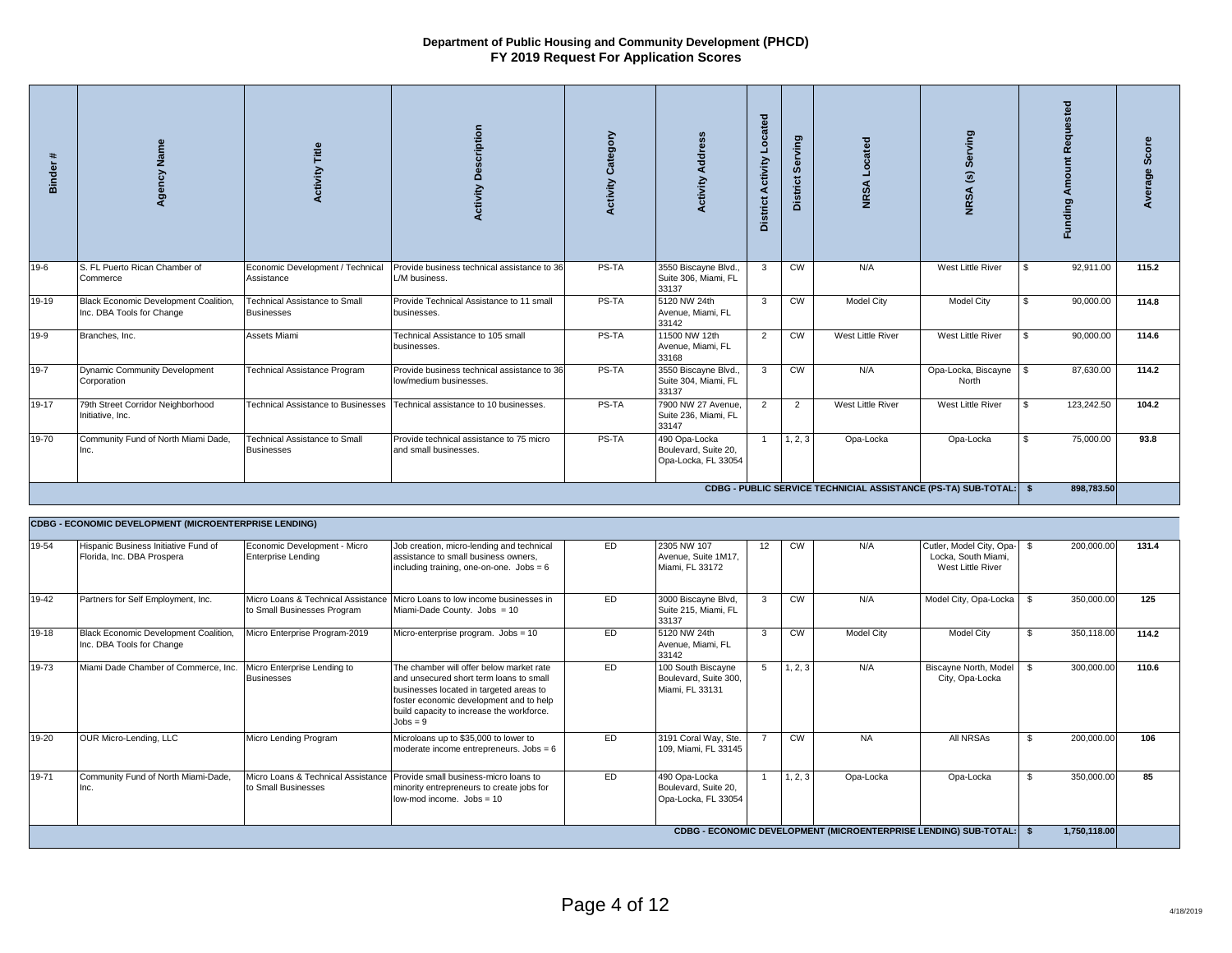| $\ddot{}$<br><b>Binder</b> | Agency Name                                                                | <b>Activity Title</b>                           | scription<br>൧ഀ<br>Activity                                                                                                                                                                                                                                                                                                        | <b>Activity Category</b> | <b>Activity Address</b>                                                                                        | Located<br>Activity<br>District | Serving<br>District:   | <b>NRSA</b> Located                                                                 | NRSA (s) Serving                                                                                                                    | <b>Funding Amount Requested</b> | Score<br>Average |
|----------------------------|----------------------------------------------------------------------------|-------------------------------------------------|------------------------------------------------------------------------------------------------------------------------------------------------------------------------------------------------------------------------------------------------------------------------------------------------------------------------------------|--------------------------|----------------------------------------------------------------------------------------------------------------|---------------------------------|------------------------|-------------------------------------------------------------------------------------|-------------------------------------------------------------------------------------------------------------------------------------|---------------------------------|------------------|
|                            | <b>CDBG - ECONOMIC DEVELOPMENT (BUSINESS INCUBATOR ASSISTANCE PROGRAM)</b> |                                                 |                                                                                                                                                                                                                                                                                                                                    |                          |                                                                                                                |                                 |                        |                                                                                     |                                                                                                                                     |                                 |                  |
| 19-57                      | Neighbors and Neighbors Association,<br>Inc.                               | Accelerate South Dade - Business<br>Incubator   | Cost-effective business support services<br>and resources to new and growing micro-<br>enterprise businesses. Jobs = 4                                                                                                                                                                                                             | ED                       | 5120 NW 24th<br>Avenue, Miami, FL<br>33142: and 10700<br>Caribbean Boulevard,<br>Suite 301, Miami, FL<br>33189 | 3, 8                            | $\overline{\text{cm}}$ | Model City, Goulds                                                                  | Biscayne North, Cutler,<br>Goulds, Leisure<br>City/Naranja, Model<br>City, Opa-Locka,<br>Perrine, South Miami,<br>West Little River | 115,000.00<br>-S                | 120.6            |
| 19-56                      | Neighbors and Neighbors Association,<br>Inc.                               | <b>BRC</b>                                      | ESBDH Business Incubator / Goulds Cost-effective business support services<br>and resources to new and growing micro-<br>enterprise businesses. Jobs = 11                                                                                                                                                                          | ED                       | 5120 NW 24th<br>Avenue, Miami, FL<br>33142; and 22121<br>South Dixie Highway,<br>Miami, FL 33170               | 3, 8                            | $\overline{\text{cm}}$ | Model City, Goulds                                                                  | Biscayne North, Cutler,<br>Goulds, Leisure<br>City/Naranja, Model<br>City, Opa-Locka,<br>Perrine, South Miami,<br>West Little River | 377,694.40<br>-S                | 119.6            |
| 19-93                      | Florida State Minority Supplier<br>Development Council (FSMSDC)            | Economic Gardening                              | Business Incubator - Assistance Program<br>offering services that include business<br>ideation mapping, planning, professional<br>consultations, technical assistance,<br>financing and shared office support for 16<br>low/mod minority owned entrepreneurs and<br>business owners in Commission Districts 2<br>and 3. Jobs = $6$ | ED                       | 9499 NE 2nd Avenue,<br>Suite 201, Miami, FL<br>33138                                                           | 3                               | $\overline{\text{cm}}$ | N/A                                                                                 | Biscayne North, Model<br>City, Opa-Locka, West<br><b>Little River</b>                                                               | 200,000.00<br>S.                | 107.6            |
| $19 - 16$                  | 79th Street Corridor Neighborhood<br>Initiative, Inc.                      | <b>Business Incubator Assistance</b><br>Program | Our Space Business Incubator. Jobs = 3                                                                                                                                                                                                                                                                                             | ED                       | 7900 NW 27 Avenue,<br>Suite 236, Miami, FL<br>33147                                                            | 2                               | $\overline{2}$         | West Little River                                                                   | West Little River                                                                                                                   | \$<br>103,500.00                | 95.2             |
|                            |                                                                            |                                                 |                                                                                                                                                                                                                                                                                                                                    |                          |                                                                                                                |                                 |                        | CDBG - ECONOMIC DEVELOPMENT (BUSINESS INCUBATOR ASSISTANCE PROGRAM) SUB-TOTAL:   \$ |                                                                                                                                     | 796,194.40                      |                  |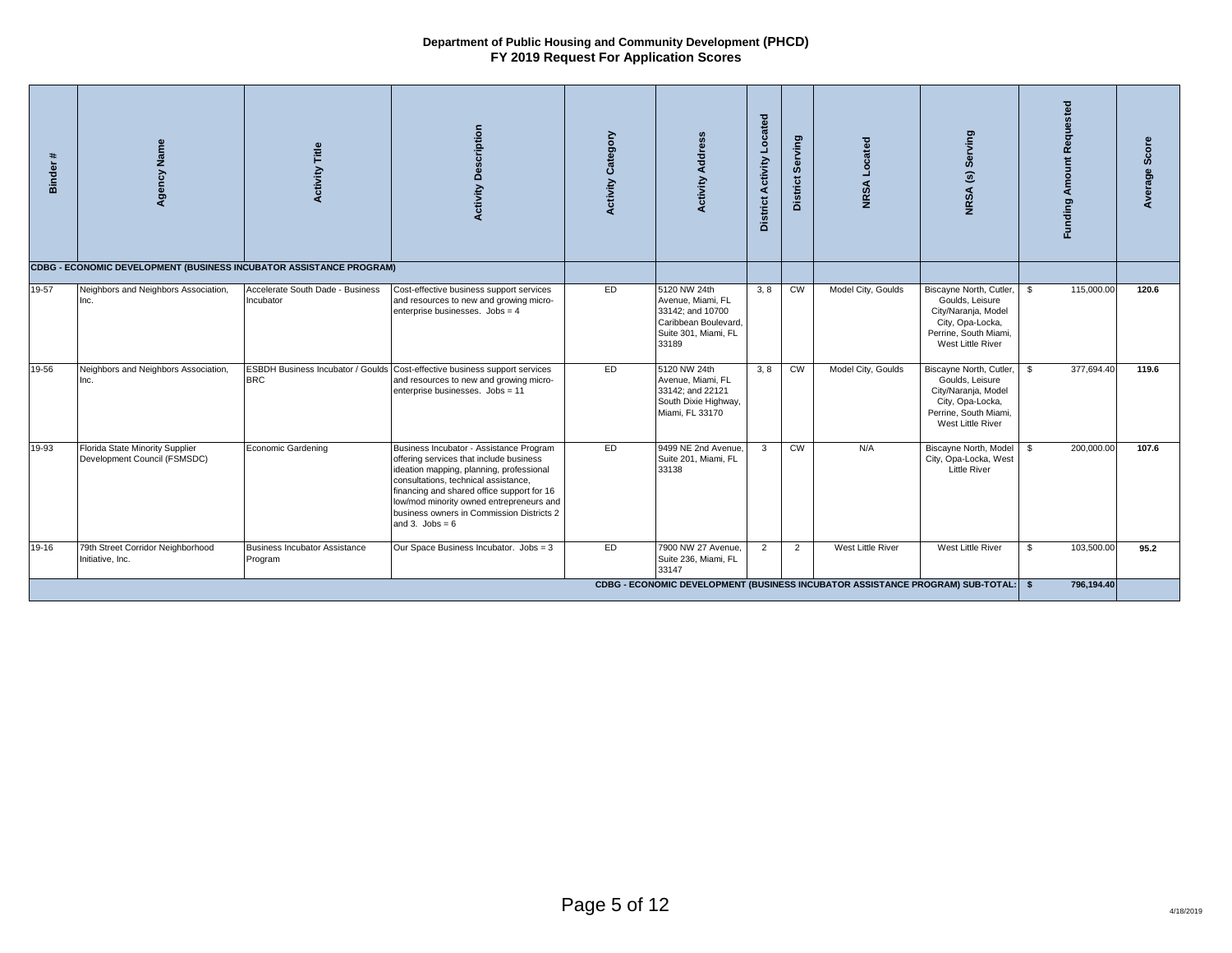| $\pmb{\ast}$<br><b>Binder</b> | Agency Name                                            | <b>Activity Title</b>                                    | Description<br>Activity                                                                                                                                                        | <b>Activity Category</b> | <b>Activity Address</b>                                                                                                             | District Activity Located | District Serving | <b>NRSA</b> Located | Serving<br>NRSA(S)                                        | <b>Funding Amount Requested</b> | Average Score |
|-------------------------------|--------------------------------------------------------|----------------------------------------------------------|--------------------------------------------------------------------------------------------------------------------------------------------------------------------------------|--------------------------|-------------------------------------------------------------------------------------------------------------------------------------|---------------------------|------------------|---------------------|-----------------------------------------------------------|---------------------------------|---------------|
| <b>CDBG - HOUSING</b>         |                                                        |                                                          |                                                                                                                                                                                |                          |                                                                                                                                     |                           |                  |                     |                                                           |                                 |               |
| 19-51                         | Assistance to the Elderly, Inc.                        | Low-Income Rental Unit<br>Rehabilitation                 | Rehabilitation and other improvements of a<br>30 rental units and surrounding hallways for<br>low-income elderly/disabled individuals.                                         | Housing                  | 5617 NW 7 Street,<br>Miami, FL 33126                                                                                                | 6                         | 2, 6, 7<br>8     | N/A                 | Model City, Perrine,<br>South Miami, West Little<br>River | \$<br>150,000.00                | 100           |
| 19-15                         | Latin Missions Ministries, Inc.                        | New Life Apartments                                      | Rehabilitation and other improvements to<br>an occupied existing residential building for<br>benefit to 11 tenants.                                                            | Housing                  | 1123 Krome Terrace,<br>Homestead, FL 33030                                                                                          | 8                         | 8                | N/A                 | N/A                                                       | 165,000.00<br>\$                | 95            |
| 19-23                         | Greater Miami Service Corps                            | Housing Rehabilitation                                   | Housing rehab activities (paint,<br>landscaping, and other improvements) to<br>improve 10 permanent residential homes<br>for low/moderate income residents.                    | Housing                  | 810 NW 28th Street,<br>Miami, FL 33127 and<br>15355 Harding Lane,<br>Miami, FL 33033                                                | 3, 8                      | <b>CW</b>        | <b>NA</b>           | <b>CW</b>                                                 | \$<br>100,000.00                | 90            |
| 19-82                         | Mover Investments, LLC                                 | Acquisition of Land for Low Income<br>Housing            | Community Land Trust (CLT) - Acquisition<br>of land for the development of housing to<br>serve the following income categories: very-<br>low, low, or moderate-income segment. | Housing - CLT            | 1521 Winterberry<br>Lane, Homestead, FL<br>33035:<br>Folio # 10-7922-002-<br>0010, along SW 336th<br>Street, Homestead,<br>FL 33035 | 9                         | 9                | N/A                 | N/A                                                       | 450,000.00<br>\$                | 18            |
|                               |                                                        |                                                          |                                                                                                                                                                                |                          |                                                                                                                                     |                           |                  |                     | CDBG - HOUSING SUB-TOTAL:   \$                            | 865,000.00                      |               |
|                               | CDBG - PUBLIC FACILITIES & CAPITAL IMPROVEMENTS (PFCI) |                                                          |                                                                                                                                                                                |                          |                                                                                                                                     |                           |                  |                     |                                                           |                                 |               |
| $19-41$                       | The City of Sweetwater                                 | Phase 8 Stormwater Improvements<br>Project               | Installation of pumps, catch basins and<br>other drainage improvements.                                                                                                        | PFCI                     | Along the right of way<br>of NW 18th Avenue,<br>from NW 14th Street                                                                 | 12                        | 12               | N/A                 | N/A                                                       | 779,676.30<br>\$                | 130           |
|                               |                                                        |                                                          |                                                                                                                                                                                |                          | (north) to NW 25th<br>Street, Sweetwater,<br>FL 33172                                                                               |                           |                  |                     |                                                           |                                 |               |
| 19-31                         | Sunrise Community, Inc. (Goulds)                       | The 120-Person Campus and<br><b>Medical Wing Project</b> | Upgrade / modernize the backup<br>emergency generator to include entire<br>campus and medical wing.                                                                            | PFCI                     | 22300 SW 162nd<br>Avenue, Miami, FL<br>33170                                                                                        | 8                         | 8                | Goulds              | Goulds                                                    | 427,500.00<br>$\mathbb{S}$      | 125           |
| 19-38                         | Historic Hampton House Community<br>Trust, Inc.        | Historic Hampton House Build Out<br>Phase IV             | Build-out of a music/dance studio and other<br>improvements for low/mod income<br>students.                                                                                    | PFCI                     | 4240 NW 27 Avenue,<br>Miami, FL 33142                                                                                               | 3                         | 3                | Model City          | <b>Model City</b>                                         | 575,000.00<br>\$                | 124.4         |
| $19-40$                       | City of North Miami Beach                              | Schreiber Playground Upgrade                             | Upgrade playground for ADA accessibility<br>and increased capacity; and other<br>improvements.                                                                                 | PFCI                     | On the corner of NE<br>172nd Street and<br>South Glades Drive.<br>North Miami Beach,<br>FL 33162                                    | $\overline{4}$            | $\overline{4}$   | N/A                 | N/A                                                       | 100,000.00<br>\$                | 120           |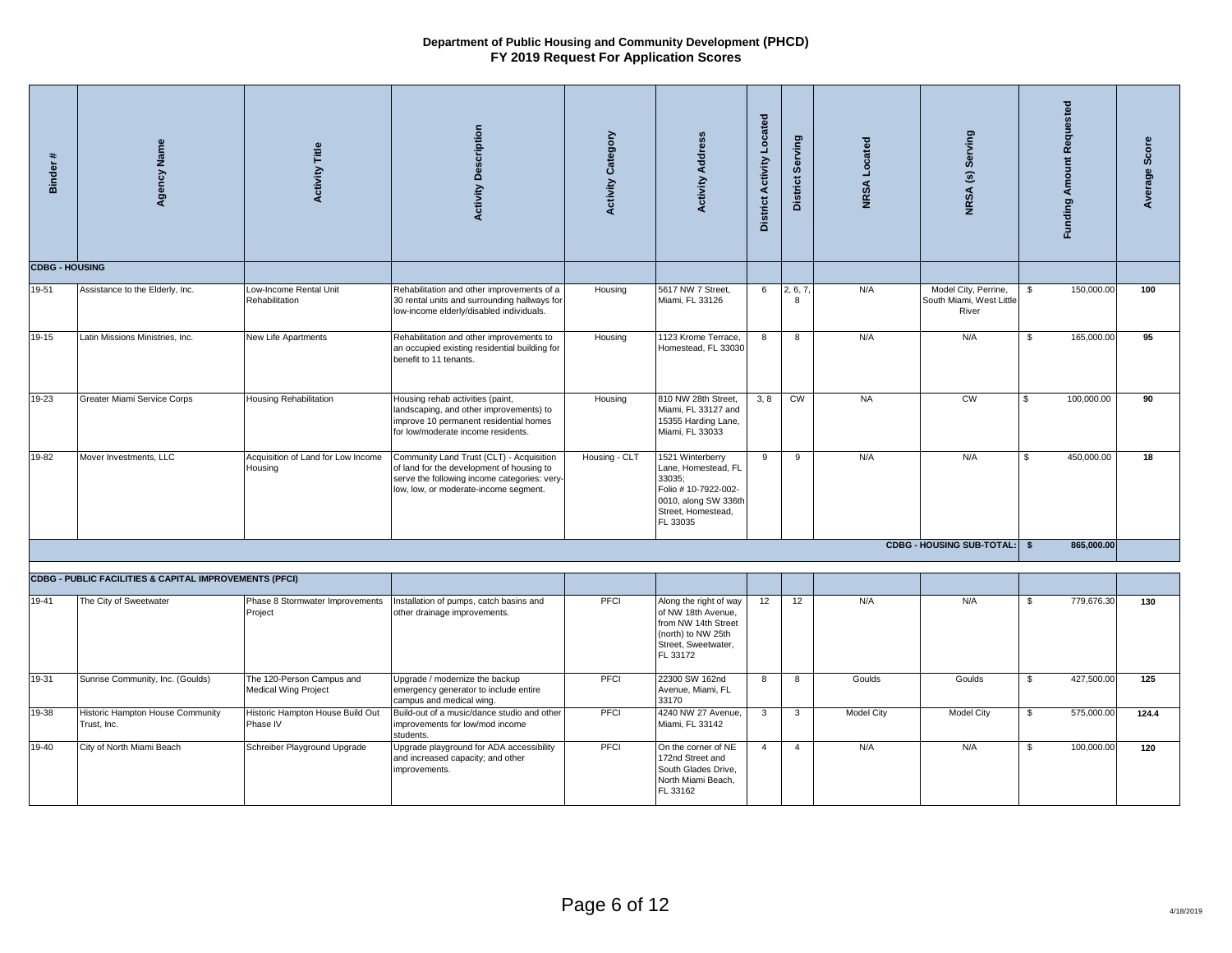| <b>Binder</b> | Agency Name                                                  | <b>Activity Title</b>                               | <b>Activity Description</b>                                                                                                                                                                                                                                                                                                                  | <b>Activity Category</b> | <b>Activity Address</b>                                                            | <b>District Activity Located</b> | District Serving       | <b>NRSA</b> Located  | NRSA (s) Serving     | <b>Funding Amount Requested</b><br>150,000.00<br>\$ |              | Average Score |
|---------------|--------------------------------------------------------------|-----------------------------------------------------|----------------------------------------------------------------------------------------------------------------------------------------------------------------------------------------------------------------------------------------------------------------------------------------------------------------------------------------------|--------------------------|------------------------------------------------------------------------------------|----------------------------------|------------------------|----------------------|----------------------|-----------------------------------------------------|--------------|---------------|
| 19-36         | Town of Medley                                               | Lakeside Community Center<br>Improvements           | Building renovations to include demolition<br>and construction of new facilities to meet<br>ADA compliance; fire protection equipment;<br>replace HVAC system; replace ceiling grid<br>and ceiling tile; replace lighting fixtures with<br>energy efficiency; replace impact windows<br>and doors; and other improvements.                   | PFCI                     | 10601 NW 105th<br>Way, Medley, FL<br>33178                                         | 12                               | 12                     | N/A                  | N/A                  |                                                     |              | 120           |
| 19-86         | Village of El Portal                                         | Public Facilities & Improvements                    | Construction of a Strom Sewer system and<br>other improvements in low/mod income<br>area to serve 95 homes.                                                                                                                                                                                                                                  | PFCI                     | NW 87th to 91st<br>Streets, between 3rd<br>and 5th Avenues, El<br>Portal, FL 33138 | 3                                | $\mathbf{3}$           | N/A                  | N/A                  | \$                                                  | 157,448.00   | 119           |
| 19-26         | Agape Network, Inc.                                          | Wings Health Center Rehab                           | Rehabilitation and other improvements of a<br>community health center in Goulds to serve<br>1,150 annually.                                                                                                                                                                                                                                  | PFCI                     | 11000 SW 220th<br>Street, Miami, FL<br>33170                                       | 9                                | $\overline{\text{cw}}$ | Goulds               | All NRSAs            | \$                                                  | 357,000.00   | 119           |
| 19-29         | City of Opa-Locka                                            | Ingram Park Lighting Project                        | Repairs to existing Ingram Park lighting and<br>other improvements.                                                                                                                                                                                                                                                                          | PFCI                     | 1900 Burlington St.,<br>Opa-Locka, FL 33054                                        | $\mathbf{1}$                     | 1, 2,<br>13            | Opa-Locka            | Opa-Locka            | \$                                                  | 351,000.00   | 115           |
| 19-28         | City of Opa-Locka                                            | Historical City Hall Renovations,<br>Phase II & III | Restoration to include mold mitigation,<br>eplacement of windows, and other<br>mprovements.                                                                                                                                                                                                                                                  | PFCI                     | 777 Sharazad Blvd.,<br>Opa-Locka, FL 33054                                         |                                  | 1, 2,<br>13            | Opa-Locka            | Opa-Locka            | \$                                                  | 1,300,000.00 | 113           |
| $19-61$       | Camillus House, Inc.                                         | St Rose (Brother Keily Place) Septic<br>Field Rehab | Septic field rehabilitation and other<br>improvements for homeless clients in<br>permanent supportive housing program.<br>Clients to serve $= 57$                                                                                                                                                                                            | PFCI                     | 27940 South Dixie<br>Highway, Naranja, FL<br>33032                                 | 9                                | $\overline{\text{cw}}$ | Leisure City/Naranja | Leisure City/Naranja | \$                                                  | 50,000.00    | 110           |
| 19-49         | Town of Medley                                               | Lakeside Community Park<br>Improvements             | Improvements to the Lakeside Park<br>including a study for the structural<br>hardening of the building and a more<br>efficient layout of the site parking including<br>handicapped spaces and sidewalks to meet<br>ADA requirements, fence relocation, site<br>drainage, parking lighting, security,<br>landscaping, and other improvements. | PFCI                     | 10601 NW 105th<br>Way, Medley, FL<br>33178                                         | 12                               | 12                     | N/A                  | N/A                  | \$                                                  | 150,000.00   | 108           |
| 19-88         | Miami-Dade County Parks, Recreation,<br>and Open Spaces PROS | Field Lighting                                      | Installation of Little River Park Sports Acquisition of design and construction<br>services to install stadium style lighting and<br>other improvements at the Little River Park<br>sports field for 625 low/mod income youths.                                                                                                              | PFCI                     | 10525 NW 24th<br>Avenue, Miami, FL,<br>33147                                       | $\overline{2}$                   | $\overline{2}$         | N/A                  | N/A                  | \$                                                  | 405,863.00   | 105           |
| $19-3$        | Sunrise Community, Inc.                                      | <b>Capital Restoration Project</b>                  | Removal and replacement of a 30 year old<br>roof and other improvements at the George<br>Spelios Adult Day Training Center.                                                                                                                                                                                                                  | PFCI                     | 11975 SW 140th<br>Terrace, Miami, FL<br>33186                                      | 9                                | 7, 8, 9<br>10, 11      | N/A                  | N/A                  | \$                                                  | 332,236.38   | 104.8         |
| 19-64         | Town of Medley                                               | Sewer Pump Station Upgrade                          | Upgrade and other improvements of sewer<br>pump station, SPS 001, to prevent<br>bypassing of raw, diluted or partially treated<br>sewage.                                                                                                                                                                                                    | PFCI                     | 7700 NW 69 Avenue,<br>Medley, FL 33166                                             | 12                               | 12                     | N/A                  | N/A                  | \$                                                  | 150,000.00   | 104           |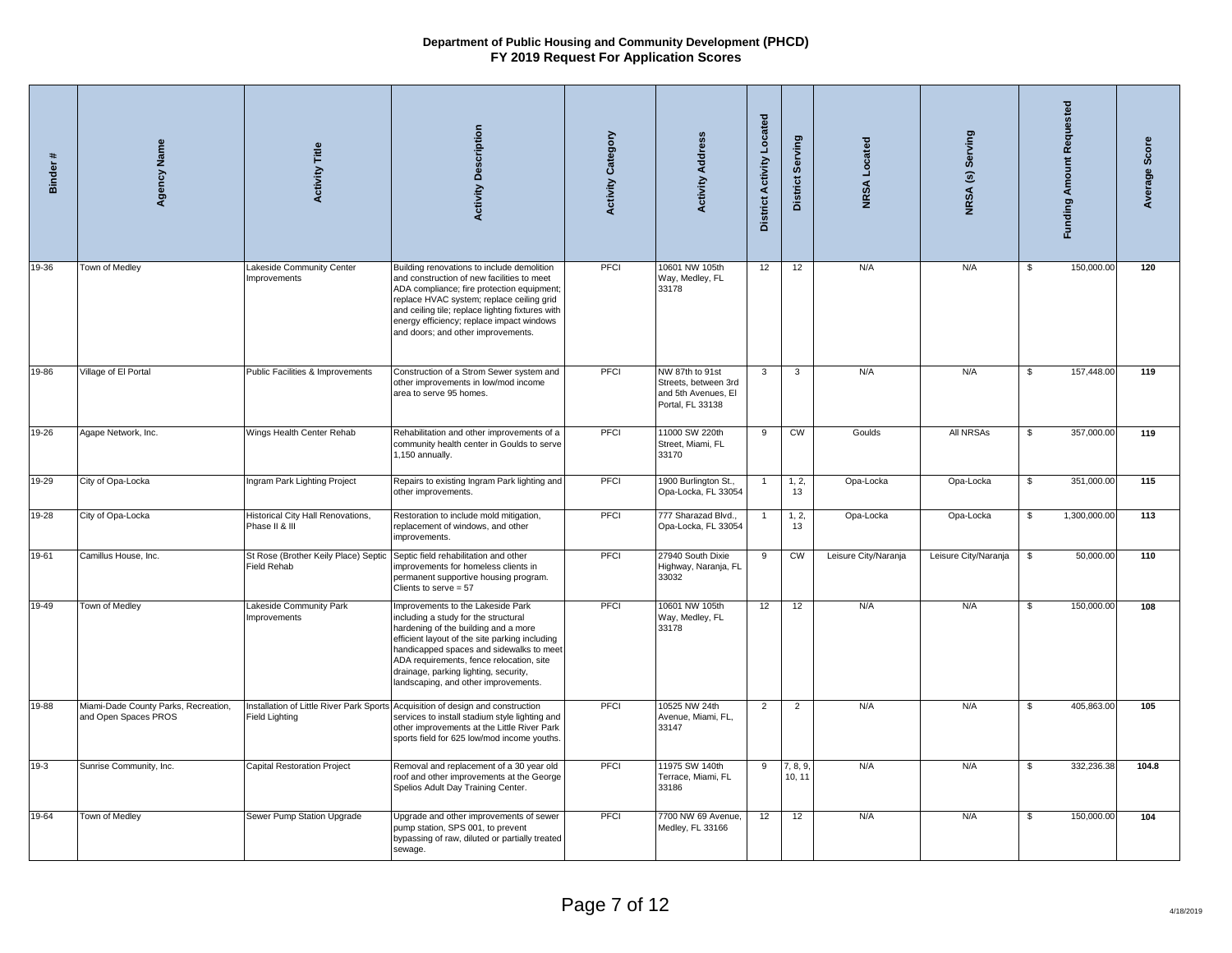| #<br><b>Binder</b> | Agency Name                                      | <b>Activity Title</b>                                                             | <b>Activity Description</b>                                                                                                                                                                                 | <b>Activity Category</b> | <b>Activity Address</b>                               | <b>District Activity Located</b> | Serving<br>District \$ | <b>NRSA</b> Located                                                        | Serving<br>NRSA(s)                                                            | Funding Amount Requested   | Score<br>Average |
|--------------------|--------------------------------------------------|-----------------------------------------------------------------------------------|-------------------------------------------------------------------------------------------------------------------------------------------------------------------------------------------------------------|--------------------------|-------------------------------------------------------|----------------------------------|------------------------|----------------------------------------------------------------------------|-------------------------------------------------------------------------------|----------------------------|------------------|
| 19-72              | Cazo Construction Corp                           | <b>Infill Houses</b>                                                              | New construction of 32 lots with affordable<br>multi-family units for first time buyers.                                                                                                                    | PFCI                     | Scattered lots                                        | 2, 3, 9                          | CW                     | Goulds, Leisure<br>City/Naranja, Model City,<br>Perrine, West Little River | Goulds, Leisure<br>City/Naranja, Model<br>City, Perrine, West Little<br>River | 556,171.05<br>-S           | 103.6            |
| 19-11              | Easter Seals South Florida, Inc.                 | Easter Seals-Civic Center                                                         | Phase 2: Replacement of an air<br>conditioning system and other<br>improvements for 20 low/mod income<br>disabled clients.                                                                                  | PFCI                     | 1475 NW 14 Avenue,<br>Miami, FL 33125                 | 3                                | 3                      | N/A                                                                        | N/A                                                                           | 200,000.00<br>\$           | 100              |
| 19-14              | Brownsville Medical Center, Inc.                 | <b>Brownsville Medical Center</b>                                                 | Enhancement of the Brownsville Medical<br>Center to include solar panels on the roof<br>and other improvements for the food<br>distribution center and food bank.                                           | PFCI                     | 2400 NW 54 Street.<br>Miami, FL 33142                 | 3                                | 3                      | <b>Model City</b>                                                          | <b>Model City</b>                                                             | \$<br>230,000.00           | 99               |
| 19-27              | City of Opa-Locka                                | Zone 6 Storm<br>Management/Roadway<br>Reconstruction                              | Zone 6 Storm Management system,<br>roadway reconstruction, and other<br>improvements to combat flooding.                                                                                                    | PFCI                     | NW 131 Street<br>(closest intersection<br>NW 32 Ave.) | $\overline{2}$                   | 1, 2,<br>13            | Opa-Locka                                                                  | Opa-Locka                                                                     | 1,000,000.00<br>\$         | 97               |
| 19-13              | Latin Missions Ministries, Inc.                  | Alpha & Omega Enrichment Center                                                   | The expansion and other improvements of<br>the Alpha & Omega Enrichment Center.                                                                                                                             | PFCI                     | 7800 SW 56 Street,<br>Miami, FL 33155                 | $\overline{7}$                   | $\overline{7}$         | N/A                                                                        | N/A                                                                           | \$<br>150,000.00           | 88               |
| 19-53              | Assistance to the Elderly, Inc.                  | Senior Care Services Environment                                                  | Rehabilitation and other improvements of<br>residential plaza's first floor to expand the<br>Senior Care Services environment for the<br>community.                                                         | PFCI                     | 5617 NW 7 Street,<br>Miami, FL 33126                  | 6                                | 2, 6, 7<br>-8          | N/A                                                                        | South Miami                                                                   | 350,000.00<br>\$           | 87               |
| 19-30              | Richmond Perrine Optimist Club, Inc.             | Richmond Perrine Activity Center<br>Capital Improvements                          | Replace a/c units, install security cameras,<br>security door control, install parking lot and<br>security lighting, roof repairs, and other<br>improvements.                                               | PFCI                     | 18055 Homestead<br>Ave., Miami, FL 33157              | 9                                | 9                      | Perrine                                                                    | Perrine                                                                       | 352,257.00<br>\$           | 82               |
| 19-87              | Mactown, Inc.                                    | Critical Upgrades at MACTown                                                      | Critical upgrades to an intermediate care<br>facility to include replacement of windows,<br>doors, floors, drop ceiling in the cafeteria,<br>upgrading 26 bathrooms to ADA code, and<br>other improvements. | PFCI                     | 6250 NE 1st Place,<br>Miami, FL 33138                 | $\mathbf{3}$                     | 3                      | N/A                                                                        | N/A                                                                           | $\mathbb{S}$<br>298,912.00 | 80.4             |
| 19-94              | Family Christian Association of America,<br>Inc. | Youth and Family Development<br>Complex Improvement/Elevator Lift<br>Installation | Facility improvements to include the<br>installation of an ADA elevator lift, the<br>inclusion of 150 ADA parking spaces, and<br>other improvements at the Youth and<br>Family Development Complex.         | PFCI                     | 13850 NW 26th<br>Avenue, Miami, FL<br>33054           | $\overline{1}$                   | 1, 2                   | Opa-Locka                                                                  | Opa-Locka                                                                     | 460,000.00<br>\$           | 48               |
|                    |                                                  |                                                                                   |                                                                                                                                                                                                             |                          |                                                       |                                  |                        | CDBG - PUBLIC FACILITIES & CAPITAL IMPROVEMENTS (PFCI) SUB-TOTAL:          |                                                                               | 8,883,063.73<br>- \$       |                  |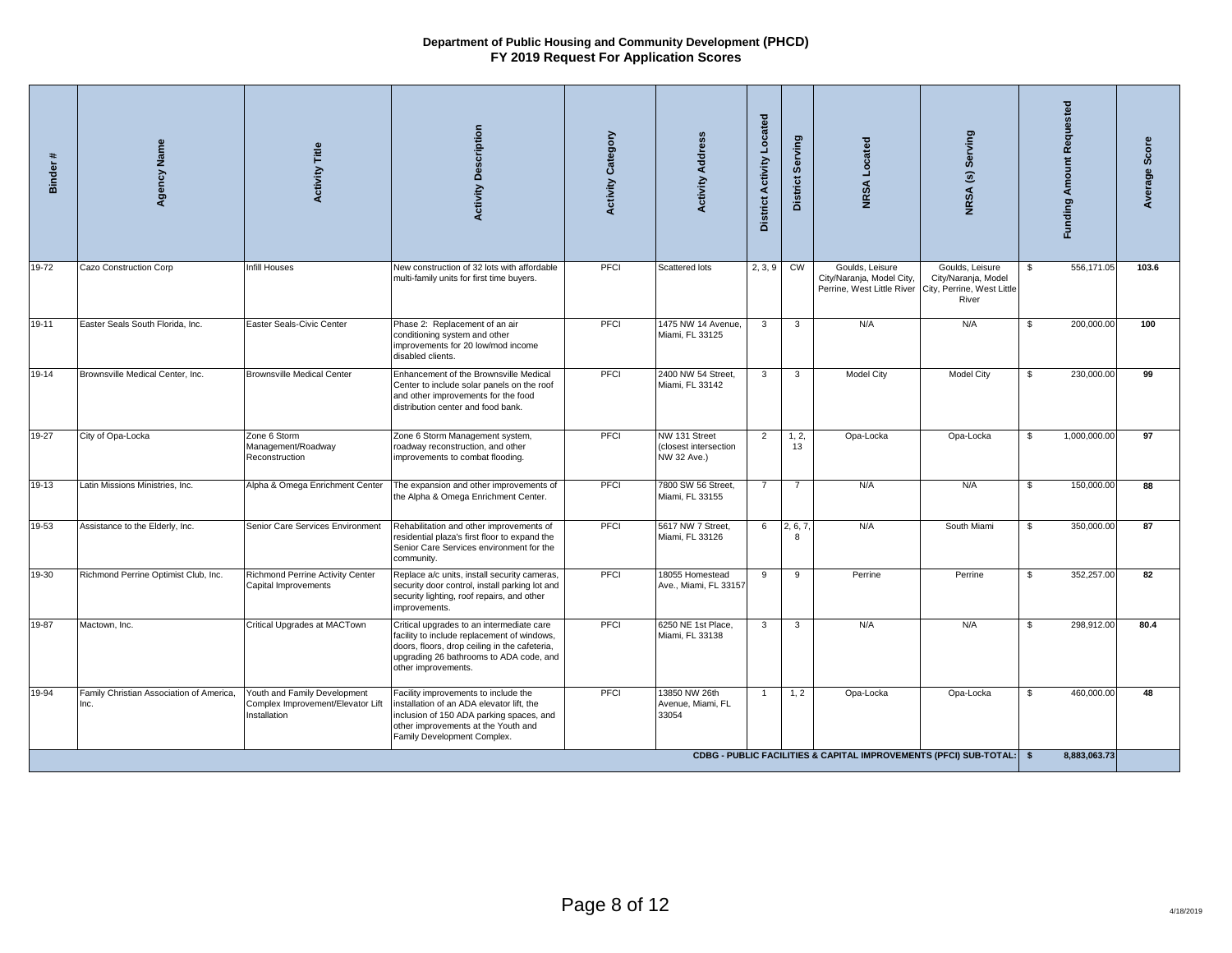| $\ddot{}$<br><b>Binder</b> | Agency Name                      | <b>Activity Title</b>                            | <b>Activity Description</b>                                                                                                                                                                                                                                                                                                                                                                                       | <b>Activity Category</b> | <b>Activity Address</b>                                                                                                                                | District Activity Located | District Serving       | <b>NRSA</b> Located  | NRSA (s) Serving     | <b>Funding Amount Requested</b> |              | Average Score |
|----------------------------|----------------------------------|--------------------------------------------------|-------------------------------------------------------------------------------------------------------------------------------------------------------------------------------------------------------------------------------------------------------------------------------------------------------------------------------------------------------------------------------------------------------------------|--------------------------|--------------------------------------------------------------------------------------------------------------------------------------------------------|---------------------------|------------------------|----------------------|----------------------|---------------------------------|--------------|---------------|
|                            |                                  |                                                  | HOME - ACQUISTION, NEW CONSTRUCTION OR REHABILITATION OF AFFORDABLE RENTAL HOUSING, PRE-DEVELOPMENT OR SINGLE FAMILY HOMEOWNERSHIP                                                                                                                                                                                                                                                                                |                          |                                                                                                                                                        |                           |                        |                      |                      |                                 |              |               |
| 19-66                      | Brisas Del Rio Apartments, LLC   | New Construction of Affordable<br>Rental Housing | New construction of 168 multi-family units.                                                                                                                                                                                                                                                                                                                                                                       | Housing                  | North of NW 7th<br>Street and West of<br>NW 13th Avenue,<br>Miami, FL 33125                                                                            | $5\overline{5}$           | <b>CW</b>              | N/A                  | N/A                  | $\mathfrak{s}$                  | 1,950,000.00 | 97            |
| 19-69                      | Residences at Dr. King Blvd, LTD | Residences at Dr. King Blvd                      | Residences at Dr. King Boulevard is a joint<br>venture between Atlantic/Pacific<br>Communities and Martin Luther King<br>Economic Development Corporation to<br>create an urban infill mixed-income<br>community in Liberty City. The<br>development will provide new construction<br>of 120-unit affordable workforce and market<br>rate housing for individuals and/or families,<br>with amenities and parking. | Housing                  | NW 62nd Street &<br>NW 15th Avenue,<br>Miami, FL 33147                                                                                                 | 3                         | $\overline{\text{cw}}$ | N/A                  | N/A                  | S.                              | 851,094.00   | 95            |
| 19-68                      | HTG Rainbow, LLC                 | Father Marquess-Barry Apartments                 | New construction of 60 garden-style<br>apartments.                                                                                                                                                                                                                                                                                                                                                                | Housing                  | 301 NW 17th Street,<br>Miami, FL 33136                                                                                                                 | $\mathbf{3}$              | CW                     | N/A                  | N/A                  | \$                              | 2,000,000.00 | 95            |
| 19-37                      | Water's Edge Associates, LTD     | Water's Edge                                     | Development of a 128 unit affordable rental<br>garden style community.                                                                                                                                                                                                                                                                                                                                            | Housing                  | SW 214th Street,<br>Northwest corner of<br>SW 109th Avenue<br>and SW 214th Street,<br>Miami, FL 33189                                                  | 9                         | cw                     | Goulds               | Goulds               | \$                              | 1,280,000.00 | 95            |
| $19 - 76$                  | Northside Property II, LTD       | Northside Transit Village II                     | Northside Transit Village II is the third<br>phase of the Northside Transit Village<br>(NTV) multi-family affordable housing<br>community located adjacent to the<br>Northside Metrorail Station. The new<br>construction project will consist of 180 new<br>apartment homes in a high-rise building<br>with amenities.                                                                                           | Housing                  | Intersection of NW<br>78th Street and NW<br>32nd Avenue, Miami,<br>FL 33147                                                                            | $\overline{2}$            | <b>CW</b>              | <b>Model City</b>    | <b>Model City</b>    | $\mathfrak{s}$                  | 1,254,985.00 | 92            |
| 19-75                      | Fair Oaks, LLC                   | Fair Oaks Apartments                             | New Construction of 120 Residential Rental<br>Units (1 Building), Mid-Rise Development.                                                                                                                                                                                                                                                                                                                           | Housing                  | East side of So. Dixie<br>Highway (US1), 1,000<br>ft. SW of the<br>intersection of SW<br>288th Street & So.<br>Dixie Highway (US1),<br>Miami, FL 33033 | 8                         | CW                     | Leisure City/Naranja | Leisure City/Naranja | \$                              | 2,100,000.00 | 90            |
| 19-67                      | HTG Paradise, LLC                | Paradise Lakes Apartments                        | New construction of 76 garden-style<br>apartments.                                                                                                                                                                                                                                                                                                                                                                | Housing                  | SW 88th Street, SW<br>88th Street and SW<br>169th Court, Miami,<br>FL 33196                                                                            | 11                        | CW                     | N/A                  | N/A                  | \$                              | 800,000.00   | 90            |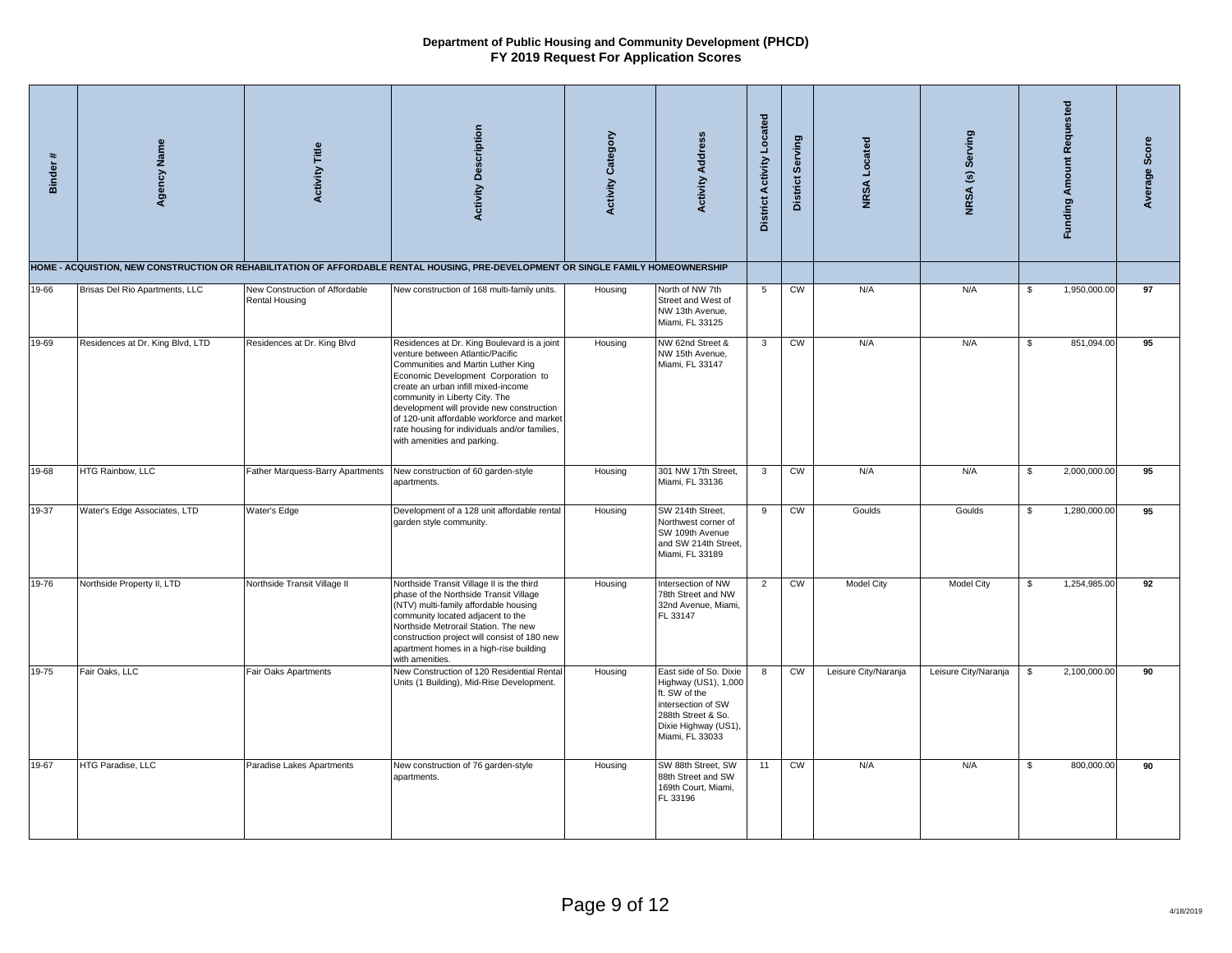| $\ddagger$<br>Binder                                                                                                                             | Agency Name                                                        | <b>Activity Title</b>                                                     | <b>Activity Description</b>                                                                                                                                                                                       | <b>Activity Category</b> | <b>Activity Address</b>                                                                                        | <b>District Activity Located</b> | District Serving       | <b>NRSA</b> Located                                                              | NRSA (s) Serving                                                                                                                    | <b>Funding Amount Requested</b><br>400,000.00<br>\$ |              | Average Score |  |
|--------------------------------------------------------------------------------------------------------------------------------------------------|--------------------------------------------------------------------|---------------------------------------------------------------------------|-------------------------------------------------------------------------------------------------------------------------------------------------------------------------------------------------------------------|--------------------------|----------------------------------------------------------------------------------------------------------------|----------------------------------|------------------------|----------------------------------------------------------------------------------|-------------------------------------------------------------------------------------------------------------------------------------|-----------------------------------------------------|--------------|---------------|--|
| 19-34                                                                                                                                            | J.L. Brown Development Corporation                                 | Villages of Richmond Heights                                              | Development of 30 new townhomes and<br>single family home.                                                                                                                                                        | Homeownership            | 4680 Bethune Drive,<br>Richmond Heights, FL<br>33176                                                           | 9                                | cw                     | N/A                                                                              | cw                                                                                                                                  |                                                     |              | 79            |  |
| HOME - ACQUISTION, NEW CONSTRUCTION OR REHABILITATION OF AFFORDABLE RENTAL HOUSING, PRE-DEVELOPMENT OR SINGLE FAMILY HOMEOWNERSHIP SUB-TOTAL: \$ |                                                                    |                                                                           |                                                                                                                                                                                                                   |                          |                                                                                                                |                                  |                        |                                                                                  |                                                                                                                                     |                                                     |              |               |  |
|                                                                                                                                                  | HOME - SINGLE-FAMILY HOMEOWNERSHIP REHABILITATION                  |                                                                           |                                                                                                                                                                                                                   |                          |                                                                                                                |                                  |                        |                                                                                  |                                                                                                                                     |                                                     |              |               |  |
| NO PROPOSALS SUBMITTED                                                                                                                           |                                                                    |                                                                           |                                                                                                                                                                                                                   |                          |                                                                                                                |                                  |                        |                                                                                  |                                                                                                                                     |                                                     |              |               |  |
| HOME SINGLE-FAMILY HOMEOWNERSHIP REHABILITATION SUB-TOTAL: \$                                                                                    |                                                                    |                                                                           |                                                                                                                                                                                                                   |                          |                                                                                                                |                                  |                        |                                                                                  |                                                                                                                                     |                                                     |              |               |  |
| HOME - TENANT-BASED RENTAL ASSISTANCE (TBRA)                                                                                                     |                                                                    |                                                                           |                                                                                                                                                                                                                   |                          |                                                                                                                |                                  |                        |                                                                                  |                                                                                                                                     |                                                     |              |               |  |
|                                                                                                                                                  |                                                                    |                                                                           |                                                                                                                                                                                                                   |                          |                                                                                                                |                                  |                        |                                                                                  |                                                                                                                                     |                                                     |              |               |  |
| 19-32                                                                                                                                            | Assistance to the Elderly, Inc.                                    | Tenant-Based Rental Assistance                                            | Provide rental subsidy for 85 elderly,<br>disabled, HIV, and mental health individuals<br>with special needs housing.                                                                                             | <b>TBRA</b>              | 5617 NW 7 Street,<br>Miami, FL 33126                                                                           | 6                                | <b>CW</b>              | N/A                                                                              | <b>CW</b>                                                                                                                           | S                                                   | 300,000.00   | 100           |  |
| $19-5$                                                                                                                                           | Citrus Health Network, Inc.                                        | Housing Assistance Network of<br>Dade (HAND)                              | Providing rental assistance to 130 persons<br>with special needs who may be chronic<br>homeless, elderly and /or disabled<br>residents, or young adults aging out of<br>foster care in need of housing.           | <b>TBRA</b>              | 150 East 1st Ave.,<br>Suite 105, Hialeah, FL<br>33010                                                          | 6                                | $\overline{\text{cm}}$ | N/A                                                                              | N/A                                                                                                                                 | $\mathfrak{s}$                                      | 200,000.00   | 90            |  |
| 19-80                                                                                                                                            | Sundari Foundation, Inc., dba Lotus<br>House Women's Shelter       | Set-Aside TBRA - Lotus House<br>Rapid Rehousing RRH for Homeless<br>Women | Lotus House Tenant-Based Rental<br>Assistance (TBRA) program for Homeless<br>Women. 74 homeless individuals - 34<br>women and 40 children will receive TBRA<br>rental assistance and case management<br>services. | <b>TBRA</b>              | 217 NW 15th Street,<br>Miami, FL 33136                                                                         | $\mathbf{3}$                     | CW                     | N/A                                                                              | Biscayne North, Cutler,<br>Goulds, Leisure<br>City/Naranja, Model<br>City, Opa-Locka,<br>Perrine, South Miami,<br>West Little River | -S                                                  | 400,000.00   | Withdrawn     |  |
|                                                                                                                                                  |                                                                    |                                                                           |                                                                                                                                                                                                                   |                          |                                                                                                                |                                  |                        | HOME - TENANT-BASED RENTAL ASSISTANCE SUB-TOTAL: \$                              |                                                                                                                                     |                                                     | 900,000.00   |               |  |
|                                                                                                                                                  |                                                                    |                                                                           |                                                                                                                                                                                                                   |                          |                                                                                                                |                                  |                        |                                                                                  |                                                                                                                                     |                                                     |              |               |  |
|                                                                                                                                                  | HOME - COMMUNITY HOUSING DEVELOPMENT ORGANIZATION (CHDO) SET-ASIDE |                                                                           |                                                                                                                                                                                                                   |                          |                                                                                                                |                                  |                        |                                                                                  |                                                                                                                                     |                                                     |              |               |  |
| 19-77                                                                                                                                            | Carrfour Supportive Housing, Inc.                                  | Del Prado Gardens                                                         | Renovation of Del Prado Gardens Units to<br>include new roof, impact windows,<br>bathrooms, kitchens with new cabinetry for<br>32 units, in addition to landscaping.                                              | CHDO Set Aside           | 3925 NW 182 Street,<br>Miami Gardens, FL<br>33055                                                              |                                  |                        | N/A                                                                              | N/A                                                                                                                                 | £.                                                  | 654,013.00   | 93            |  |
| 19-52                                                                                                                                            | MFK/REVA Development Corporation,<br><b>LLC</b>                    | NoMi Lofts, LLC                                                           | NE 11th Avenue Project - 20 Unit Mixed<br>Income Residential Housing.                                                                                                                                             | CHDO Set Aside           | Southwest corner of<br>NE 11th Avenue,<br>between NE 126th<br>and NE 127th Street,<br>North Miami, FL<br>33162 | 2                                | 2                      | N/A                                                                              | N/A                                                                                                                                 | $\mathfrak{s}$                                      | 385,000.00   | 62            |  |
|                                                                                                                                                  |                                                                    |                                                                           |                                                                                                                                                                                                                   |                          |                                                                                                                |                                  |                        | HOME - COMMUNITY HOUSING DEVELOPMENT ORGANIZATION (CHDO) SET-ASIDE SUB-TOTAL: \$ |                                                                                                                                     |                                                     | 1,039,013.00 |               |  |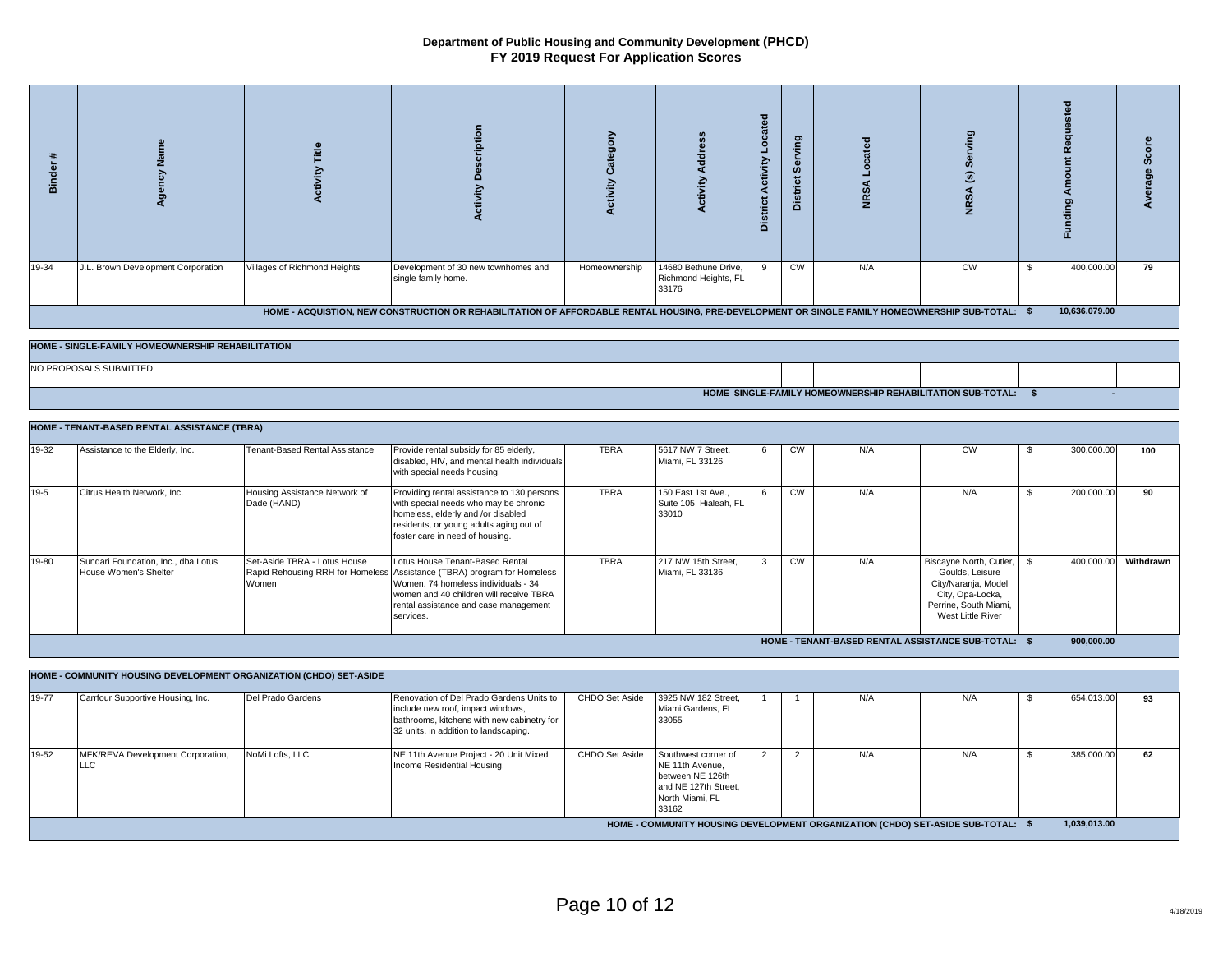| #<br><b>Binder</b>                                                                      | Agency Name                                                               | <b>Activity Title</b>                 | Description<br>Activity                                                                                                                                                                                                                                                         | <b>Activity Category</b>          | <b>Activity Address</b>                               | <b>District Activity Located</b> | Serving<br><b>District</b> | <b>NRSA</b> Located | Serving<br>NRSA <sub>(S)</sub>                                                                                                      | <b>Funding Amount Requested</b> | Average Score |
|-----------------------------------------------------------------------------------------|---------------------------------------------------------------------------|---------------------------------------|---------------------------------------------------------------------------------------------------------------------------------------------------------------------------------------------------------------------------------------------------------------------------------|-----------------------------------|-------------------------------------------------------|----------------------------------|----------------------------|---------------------|-------------------------------------------------------------------------------------------------------------------------------------|---------------------------------|---------------|
| HOME - COMMUNITY HOUSING DEVELOPMENT ORGANIZATION (CHDO) OPERATING                      |                                                                           |                                       |                                                                                                                                                                                                                                                                                 |                                   |                                                       |                                  |                            |                     |                                                                                                                                     |                                 |               |
| 19-77                                                                                   | Carrfour Supportive Housing, Inc.                                         | Del Prado Gardens                     | CHDO Operating funds for the renovation<br>of Del Prado Gardens' 32 unit development<br>to include new roof, impact windows,<br>bathrooms, kitchens with new cabinetry,<br>and landscaping.                                                                                     | CHDO Operating                    | 3925 NW 182 Street,<br>Miami Gardens, FL<br>33055     |                                  |                            | N/A                 | N/A                                                                                                                                 | 50,000.00<br>-S                 | 93            |
| HOME - COMMUNITY HOUSING DEVELOPMENT ORGANIZATION (CHDO) OPERATING SUB-TOTAL: \$        |                                                                           |                                       |                                                                                                                                                                                                                                                                                 |                                   |                                                       |                                  |                            |                     | 50,000.00                                                                                                                           |                                 |               |
|                                                                                         |                                                                           |                                       |                                                                                                                                                                                                                                                                                 |                                   |                                                       |                                  |                            |                     |                                                                                                                                     |                                 |               |
|                                                                                         | HOME - HOMELESS SET-ASIDE (TBRA/REHABILITATION)                           |                                       |                                                                                                                                                                                                                                                                                 |                                   |                                                       |                                  |                            |                     |                                                                                                                                     |                                 |               |
| 19-81                                                                                   | Sundari Foundation, Inc., dba Lotus<br>House Women's Shelter              | Set-Aside TBRA - Lotus House<br>Women | Lotus House Tenant-Based Rental<br>Rapid Rehousing RRH for Homeless Assistance (TBRA) program for Homeless<br>Women. 123 homeless individuals - 46<br>women and 77 children will receive TBRA<br>rental assistance and case management<br>services.                             | Homeless Set-Aside<br><b>TBRA</b> | 217 NW 15th Street,<br>Miami, FL 33136                | 3                                | <b>CW</b>                  | N/A                 | Biscayne North, Cutler,<br>Goulds, Leisure<br>City/Naranja, Model<br>City, Opa-Locka,<br>Perrine, South Miami,<br>West Little River | \$<br>600,000.00                | Withdrawn     |
| HOME - HOMELESS SET-ASIDE (TBRA/REHABILITATION) SUB-TOTAL:                              |                                                                           |                                       |                                                                                                                                                                                                                                                                                 |                                   |                                                       |                                  |                            |                     |                                                                                                                                     | 600,000.00<br>$\mathbf{s}$      |               |
|                                                                                         |                                                                           |                                       |                                                                                                                                                                                                                                                                                 |                                   |                                                       |                                  |                            |                     |                                                                                                                                     |                                 |               |
|                                                                                         | EMERGENCY SOLUTIONS GRANT (ESG) - HOMELESS EMERGENCY SHELTER AND OUTREACH |                                       |                                                                                                                                                                                                                                                                                 |                                   |                                                       |                                  |                            |                     |                                                                                                                                     |                                 |               |
| 19-62                                                                                   | Camillus House, Inc.                                                      | <b>Emergency Shelter Program</b>      | Emergency Shelter program provides<br>emergency services to persons who are<br>homeless. Clients = 240                                                                                                                                                                          | Homeless                          | 1603 NW 7th Avenue,<br>Miami, FL 33136                | 3                                | <b>CW</b>                  | N/A                 | N/A                                                                                                                                 | 592,487.00<br>- \$              | 39            |
|                                                                                         |                                                                           |                                       | EMERGENCY SOLUTIONS GRANT (ESG) - EMERGENCY SOLUTIONS GRANT (ESG) - HOMELESS EMERGENCY SHELTER AND OUTREACH SUB-TOTAL: \$                                                                                                                                                       |                                   |                                                       |                                  |                            |                     |                                                                                                                                     | 592,487.00                      |               |
|                                                                                         |                                                                           |                                       |                                                                                                                                                                                                                                                                                 |                                   |                                                       |                                  |                            |                     |                                                                                                                                     |                                 |               |
|                                                                                         | EMERGENCY SOLUTIONS GRANT (ESG) - HOMELESS PREVENTION AND RAPID REHOUSING |                                       |                                                                                                                                                                                                                                                                                 |                                   |                                                       |                                  |                            |                     |                                                                                                                                     |                                 |               |
| $19-8$                                                                                  | Citrus Health Network, Inc.                                               | <b>TBRA</b>                           | ESG/TBRA providing rental assistance to<br>275 households/850 individuals who are<br>homeless or at-risk homelessness.                                                                                                                                                          | Homeless                          | 150 East 1st Ave.,<br>Suite 105, Hialeah, FL<br>33010 | 6                                | CW                         | N/A                 | N/A                                                                                                                                 | 369,612.00<br>\$                | 47.9          |
| 19-79                                                                                   | Sundari Foundation, Inc., dba Lotus<br>House Women's Shelter              | Set-Aside TBRA - Lotus House<br>Women | Lotus House Tenant-Based Rental<br>Rapid Rehousing RRH for Homeless Assistance (TBRA) program for homeless<br>women, youth, and children to assist 51<br>homeless individuals (23 women and 28<br>children) will receive RRH rental assistance<br>and case management services. | Homeless                          | 217 NW 15th Street,<br>Miami, FL 33136                | $\mathbf{3}$                     | $\overline{\text{cm}}$     | N/A                 | Biscayne North, Cutler,<br>Goulds, Leisure<br>City/Naranja, Model<br>City, Opa-Locka,<br>Perrine, South Miami,<br>West Little River | 369,612.00<br>$\mathbb{S}$      | Withdrawn     |
| EMERGENCY SOLUTIONS GRANT (ESG) - HOMELESS PREVENTION AND RAPID REHOUSING SUB-TOTAL: \$ |                                                                           |                                       |                                                                                                                                                                                                                                                                                 |                                   |                                                       |                                  |                            |                     |                                                                                                                                     | 739,224.00                      |               |
|                                                                                         |                                                                           |                                       |                                                                                                                                                                                                                                                                                 |                                   |                                                       |                                  |                            |                     |                                                                                                                                     |                                 |               |
|                                                                                         | <b>SPED - SPECIAL ECONOMIC DEVELOPMENT</b>                                |                                       |                                                                                                                                                                                                                                                                                 |                                   |                                                       |                                  |                            |                     |                                                                                                                                     |                                 |               |